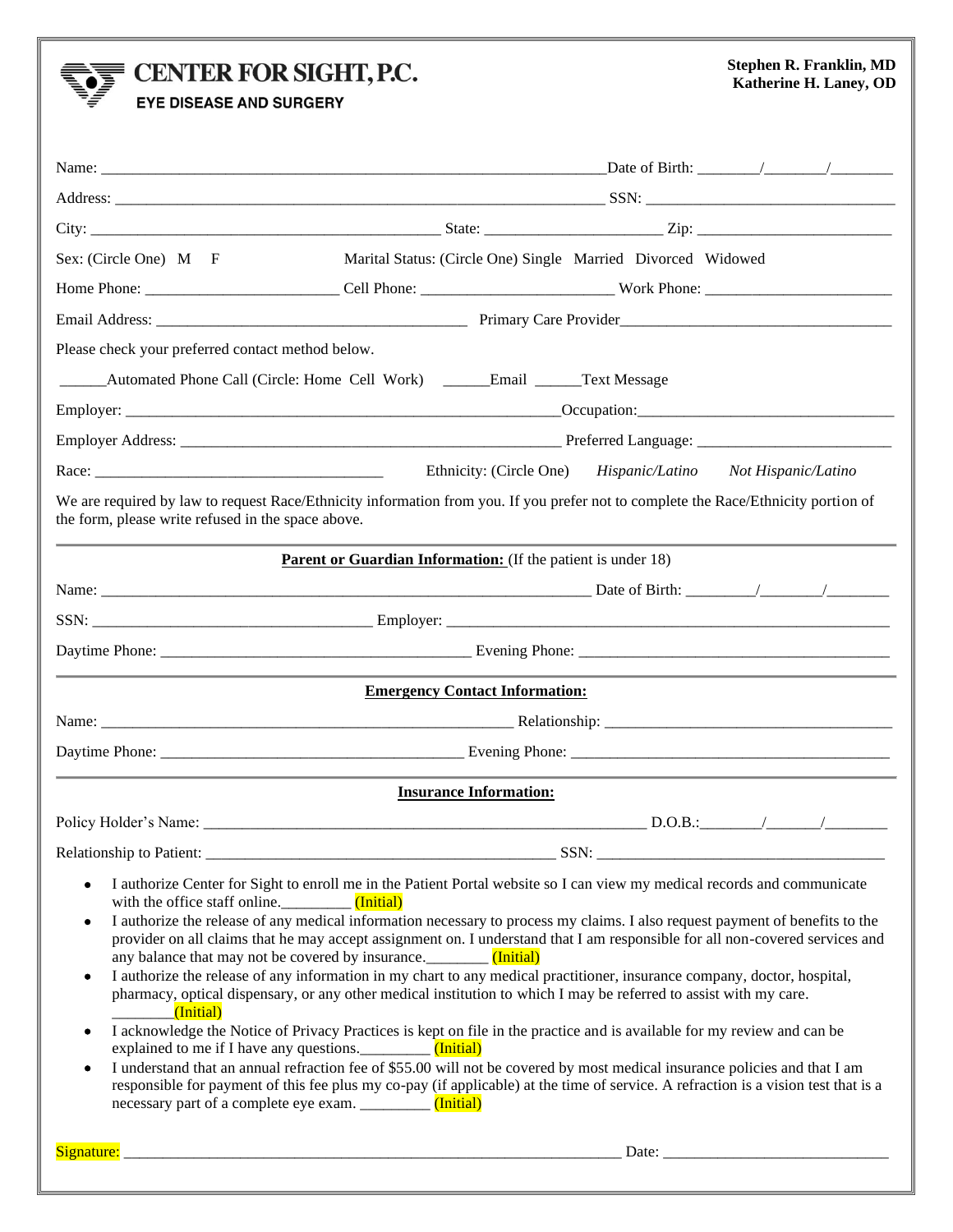

E CENTER FOR SIGHT, P.C.

**EYE DISEASE AND SURGERY** 

| <b>Consent to Contact:</b>                                                                                                                                                                                                                                                                                                                                                                                                                                                                                                                                                                                                                                                                                                                                                                                                     |                                                                                                                                                                                                                                                                                                                                                                                                                                                                                                                                                                                                                                 |  |  |
|--------------------------------------------------------------------------------------------------------------------------------------------------------------------------------------------------------------------------------------------------------------------------------------------------------------------------------------------------------------------------------------------------------------------------------------------------------------------------------------------------------------------------------------------------------------------------------------------------------------------------------------------------------------------------------------------------------------------------------------------------------------------------------------------------------------------------------|---------------------------------------------------------------------------------------------------------------------------------------------------------------------------------------------------------------------------------------------------------------------------------------------------------------------------------------------------------------------------------------------------------------------------------------------------------------------------------------------------------------------------------------------------------------------------------------------------------------------------------|--|--|
| for any reason related but not limited to my care, appointments, collections, and/or billing.                                                                                                                                                                                                                                                                                                                                                                                                                                                                                                                                                                                                                                                                                                                                  | authorize Center for Sight, PC to contact me with automated voice calls via any telephone number provided                                                                                                                                                                                                                                                                                                                                                                                                                                                                                                                       |  |  |
|                                                                                                                                                                                                                                                                                                                                                                                                                                                                                                                                                                                                                                                                                                                                                                                                                                |                                                                                                                                                                                                                                                                                                                                                                                                                                                                                                                                                                                                                                 |  |  |
| <b>HIPAA Authorization:</b>                                                                                                                                                                                                                                                                                                                                                                                                                                                                                                                                                                                                                                                                                                                                                                                                    |                                                                                                                                                                                                                                                                                                                                                                                                                                                                                                                                                                                                                                 |  |  |
| I authorize Center for Sight to leave messages with medical information on voicemail / answering machine at (please check all that apply):                                                                                                                                                                                                                                                                                                                                                                                                                                                                                                                                                                                                                                                                                     |                                                                                                                                                                                                                                                                                                                                                                                                                                                                                                                                                                                                                                 |  |  |
|                                                                                                                                                                                                                                                                                                                                                                                                                                                                                                                                                                                                                                                                                                                                                                                                                                |                                                                                                                                                                                                                                                                                                                                                                                                                                                                                                                                                                                                                                 |  |  |
| The following individual(s) are authorized to receive information pertaining to any medical history and treatment that I have received:                                                                                                                                                                                                                                                                                                                                                                                                                                                                                                                                                                                                                                                                                        |                                                                                                                                                                                                                                                                                                                                                                                                                                                                                                                                                                                                                                 |  |  |
|                                                                                                                                                                                                                                                                                                                                                                                                                                                                                                                                                                                                                                                                                                                                                                                                                                | Name Relationship Relationship Relationship                                                                                                                                                                                                                                                                                                                                                                                                                                                                                                                                                                                     |  |  |
| Name experience and the contract of the contract of the contract of the contract of the contract of the contract of the contract of the contract of the contract of the contract of the contract of the contract of the contra                                                                                                                                                                                                                                                                                                                                                                                                                                                                                                                                                                                                 | Relationship<br><u>Relationship</u>                                                                                                                                                                                                                                                                                                                                                                                                                                                                                                                                                                                             |  |  |
| In accordance with the Privacy Rule of the Health Insurance Portability and Accountability Act (HIPAA) of 1996, I understand:                                                                                                                                                                                                                                                                                                                                                                                                                                                                                                                                                                                                                                                                                                  |                                                                                                                                                                                                                                                                                                                                                                                                                                                                                                                                                                                                                                 |  |  |
| 1.<br>revocation will be effective once received by Center for Sight.<br>2.<br>Rules.<br>3.<br>of identity.<br>A copy of this authorization may be used with the same effectiveness as the original.<br>4.                                                                                                                                                                                                                                                                                                                                                                                                                                                                                                                                                                                                                     | I may revoke this authorization at any time, except to the extent where action has already been taken in accordance to the original authorization for<br>disclosure. My revocation must be in writing, signed by me or on my behalf, and delivered to our office at 7800 Conner Rd. Powell, TN 37849. My<br>The information provided under the release may be subject to re-disclosure by the recipient under circumstances no longer protected by HIPPA Privacy<br>My authorized representative will be required to provide legal documents to prove their authority to sign on my behalf and may be required to provide proof |  |  |
| This authorization shall supersede any prior written authorization I have made regarding the use, release and disclosure of my medical information. I may receive a<br>copy of this form and Center for Sight's privacy policy upon request.                                                                                                                                                                                                                                                                                                                                                                                                                                                                                                                                                                                   |                                                                                                                                                                                                                                                                                                                                                                                                                                                                                                                                                                                                                                 |  |  |
|                                                                                                                                                                                                                                                                                                                                                                                                                                                                                                                                                                                                                                                                                                                                                                                                                                |                                                                                                                                                                                                                                                                                                                                                                                                                                                                                                                                                                                                                                 |  |  |
|                                                                                                                                                                                                                                                                                                                                                                                                                                                                                                                                                                                                                                                                                                                                                                                                                                | Signature: Date: Date: Detection of the Contract of the Contract of the Contract of the Contract of the Contract of the Contract of the Contract of the Contract of the Contract of the Contract of the Contract of the Contra                                                                                                                                                                                                                                                                                                                                                                                                  |  |  |
| <b>Notice of Possible Non-Covered Services:</b><br>understand that my insurance will be filed as a courtesy and that I am responsible for any charges or non-covered services not<br>paid by my insurance company (even when due to incorrect information given by me or failure to supply the correct information within 24 hours of the date of service<br>unless special arrangements have been made). I agree to pay any unpaid amount on my account no more than 90 days after the date of service. I understand that a<br>finance charge of 2% per month of the unpaid balance may be added monthly. Should collections become necessary, the responsible party agrees to pay an additional<br>40% for collection agency fees, plus all legal fees of collection, including attorney fees, court costs, and filing fees. |                                                                                                                                                                                                                                                                                                                                                                                                                                                                                                                                                                                                                                 |  |  |
| Signature:<br>Date: $\overline{\phantom{0}}$                                                                                                                                                                                                                                                                                                                                                                                                                                                                                                                                                                                                                                                                                                                                                                                   | Date of Birth:                                                                                                                                                                                                                                                                                                                                                                                                                                                                                                                                                                                                                  |  |  |
| If patient is unable to sign, underage, or has a legal representative, please fill out additional information below.                                                                                                                                                                                                                                                                                                                                                                                                                                                                                                                                                                                                                                                                                                           |                                                                                                                                                                                                                                                                                                                                                                                                                                                                                                                                                                                                                                 |  |  |
|                                                                                                                                                                                                                                                                                                                                                                                                                                                                                                                                                                                                                                                                                                                                                                                                                                |                                                                                                                                                                                                                                                                                                                                                                                                                                                                                                                                                                                                                                 |  |  |
|                                                                                                                                                                                                                                                                                                                                                                                                                                                                                                                                                                                                                                                                                                                                                                                                                                |                                                                                                                                                                                                                                                                                                                                                                                                                                                                                                                                                                                                                                 |  |  |
|                                                                                                                                                                                                                                                                                                                                                                                                                                                                                                                                                                                                                                                                                                                                                                                                                                |                                                                                                                                                                                                                                                                                                                                                                                                                                                                                                                                                                                                                                 |  |  |
| <b>Center for Sight, PC Return Policy:</b>                                                                                                                                                                                                                                                                                                                                                                                                                                                                                                                                                                                                                                                                                                                                                                                     |                                                                                                                                                                                                                                                                                                                                                                                                                                                                                                                                                                                                                                 |  |  |
| Your purchases from Center for Sight, particularly in the case of optical goods, are custom ordered and cannot be resold, therefore, purchases of this kind are non-<br>refundable and non-returnable. Optical orders cannot be altered or canceled after they had been submitted. We submit orders at time of initial payment. We will,<br>however, work with you to ensure order accuracy and satisfaction with all optical orders. Other items sold such as cords, OTC readers, etc., that are NOT custom<br>products, can be returned in unused and clean condition within 14 calendar days. Items such as contact lenses can be returned only if the boxes are unopened. Eye<br>vitamins cannot be returned for any reason to Center for Sight.                                                                           |                                                                                                                                                                                                                                                                                                                                                                                                                                                                                                                                                                                                                                 |  |  |
|                                                                                                                                                                                                                                                                                                                                                                                                                                                                                                                                                                                                                                                                                                                                                                                                                                |                                                                                                                                                                                                                                                                                                                                                                                                                                                                                                                                                                                                                                 |  |  |
|                                                                                                                                                                                                                                                                                                                                                                                                                                                                                                                                                                                                                                                                                                                                                                                                                                | Date:                                                                                                                                                                                                                                                                                                                                                                                                                                                                                                                                                                                                                           |  |  |